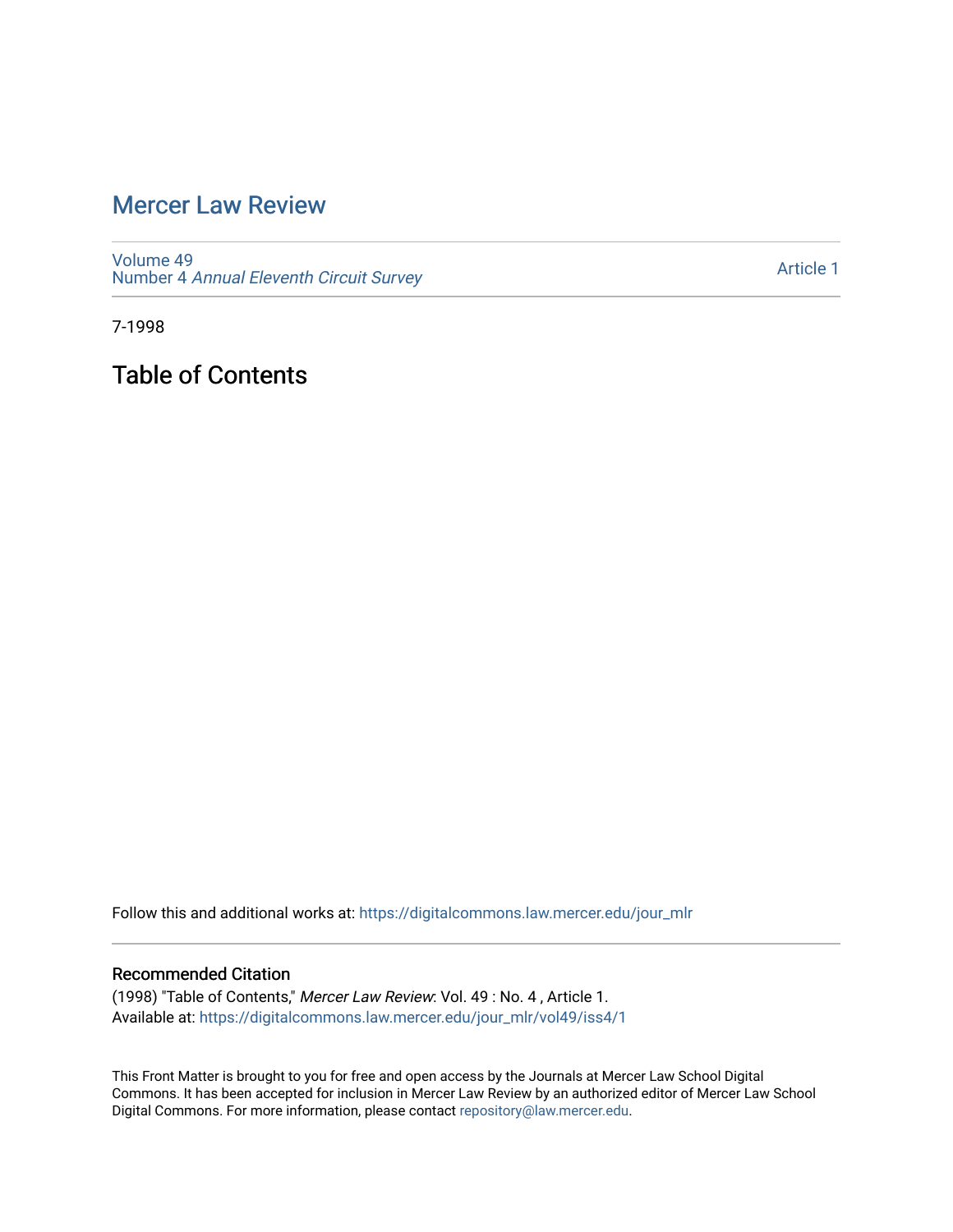## **TABLE OF CONTENTS**

# **ANNUAL ELEVENTH CIRCUIT SURVEY JANUARY 1, 1997 - DECEMBER 31, 1997**

## **SURVEY ARTICLES**

| Administrative Law  Terri L. Carver 947                                        |  |
|--------------------------------------------------------------------------------|--|
| Antitrust  Michael Eric Ross 967<br>Jeffrey S. Cashdan                         |  |
| Appellate Practice and Procedure  William M. Droze 979                         |  |
| Bankruptcy  W. Homer Drake, Jr. 991<br>Michael M. Duclos                       |  |
| Environmental Law  W. Scott Laseter 1007<br>Julie V. Mayfield                  |  |
| Evidence  Marc T. Treadwell 1027                                               |  |
| Federal Practice  Honorable Richard Mills 1045                                 |  |
| Federal Sentencing Guidelines  Andrea Wilson 1065                              |  |
| Federal Taxation  Ben E. Muraskin 1087<br>James A. Lawton<br>Tiffani W. Greene |  |
| Trial Practice and Procedure  Philip W. Savrin 1101<br>Robyn L. Oliver         |  |